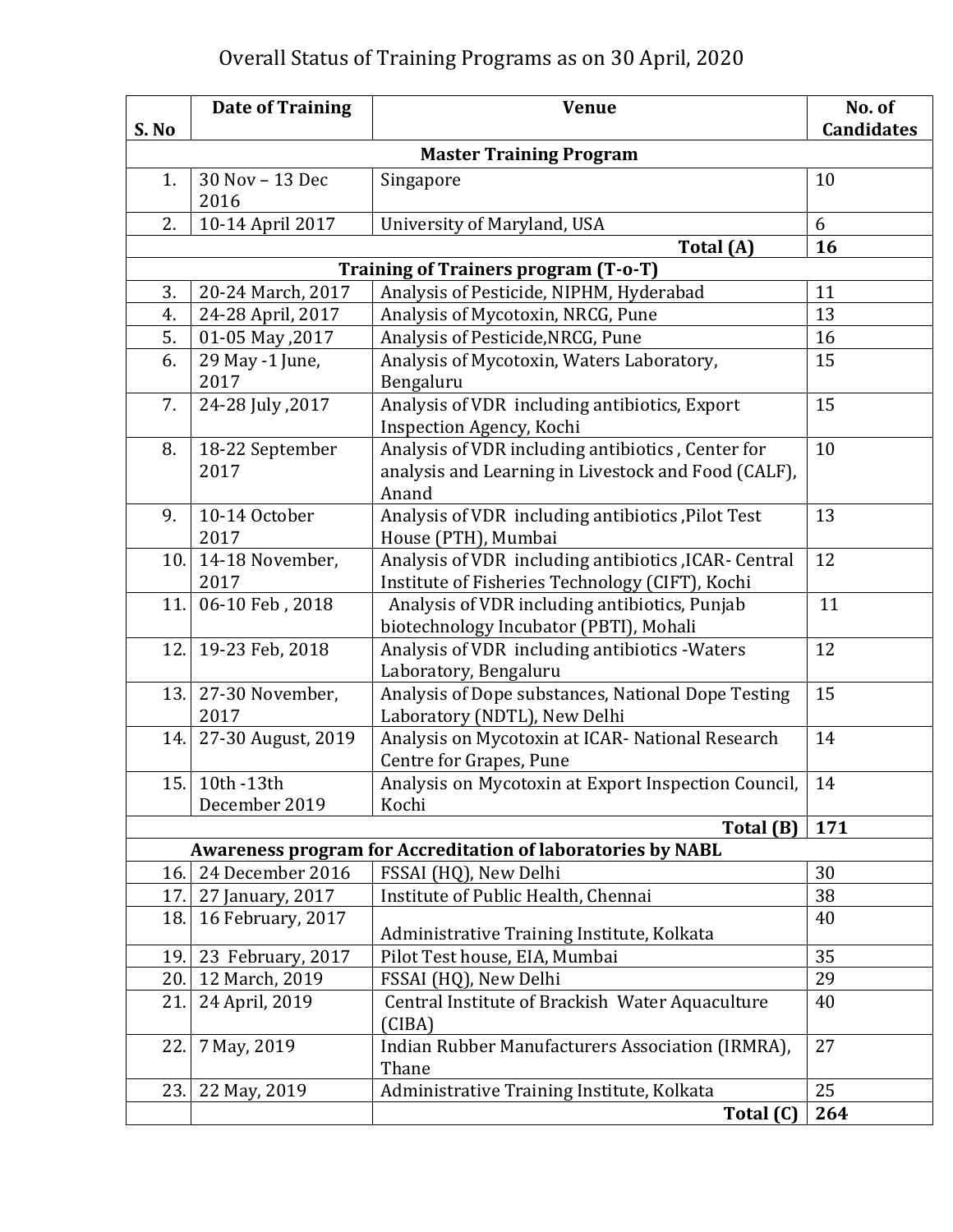| <b>Training Program on Method of Analysis for Fortificants in Milk</b> |                            |                                                                                                    |     |
|------------------------------------------------------------------------|----------------------------|----------------------------------------------------------------------------------------------------|-----|
| 24.                                                                    | 11-15 June, 2018           | Training Program on Method of Analysis for                                                         | 13  |
|                                                                        |                            | Fortificants in Milk at the National Dairy                                                         |     |
|                                                                        |                            | Development Board's (NDDB), Gujarat                                                                |     |
|                                                                        |                            | Total (D)                                                                                          | 13  |
|                                                                        | <b>Training program on</b> | Method of Analysis for Fortificants in oils and fats                                               |     |
| 25.                                                                    | 24-28 September,           | Training program on Method of Analysis for                                                         | 22  |
|                                                                        | 2018                       | Fortificants in oils and fats at Fare Labs Pvt Ltd.,                                               |     |
|                                                                        |                            | Gurgaon                                                                                            |     |
|                                                                        |                            | Total (E)                                                                                          | 22  |
|                                                                        |                            | Training program for Analysis of Fortificants in Wheat flour, Maida and Rice                       |     |
| 26.                                                                    | 19-21 June, 2019           | Training program for Analysis of Fortificants in                                                   | 15  |
|                                                                        |                            | Wheat flour, Maida and Rice at CFTRI, Mysore                                                       |     |
|                                                                        |                            | Total (F)                                                                                          | 15  |
|                                                                        |                            | Training program on Method of analysis of Fortificants (Iron & Iodine) in Double Fortified<br>Salt |     |
| 27.                                                                    | 3 - 5 March, 2020          | Training program on Method of analysis of                                                          | 15  |
|                                                                        |                            | fortificants (Iron & Iodine) in Double Fortified Salt                                              |     |
|                                                                        |                            | at Fare Labs Pvt Ltd, Gurugram, Haryana                                                            |     |
|                                                                        |                            | Total (G)                                                                                          | 15  |
|                                                                        |                            | <b>Hands on Training on Microbiology</b>                                                           |     |
| 28.                                                                    | 8 October, 2018            | Hands on Training on Microbiological Food Safety                                                   | 40  |
|                                                                        |                            | Sampling and Testing in Food Safety Management                                                     |     |
|                                                                        |                            | at Radisson Blu, New Delhi                                                                         |     |
| 29.                                                                    | 26-30 November,            | Hands on Training on Advance Microbiological                                                       | 30  |
|                                                                        | 2018                       | Techniques at State Food Laboratory , Vadodara                                                     |     |
|                                                                        |                            | Gujarat                                                                                            |     |
| 30.                                                                    | 9-13 December,<br>2019     | Training on advanced microbiological techniques at<br>CIFT, Kochi.                                 | 15  |
| 31.                                                                    | 18-20 September,           | Basic Techniques in Microbiological Analysis                                                       | 11  |
|                                                                        | 2019                       | Training at CMAT, National Food Laboratory (NFL),                                                  |     |
|                                                                        |                            | Ghaziabad                                                                                          |     |
| 32.                                                                    | 20-24 January, 2020        | Hands on Training on Microbiological Techniques                                                    | 12  |
|                                                                        |                            | for Analysis of high Risk Food-Meat and Poultry" in                                                |     |
|                                                                        |                            | collaboration<br>with<br><b>CHIFSS</b><br>at<br>Central<br>for                                     |     |
|                                                                        |                            | Microbiological Analysis Training (CMAT), National                                                 |     |
|                                                                        |                            | Food Laboratory (NFL), Ghaziabad                                                                   |     |
|                                                                        |                            | Total (H)                                                                                          | 108 |
|                                                                        |                            | Hands on Training on Advanced analytical techniques                                                | 57  |
| 33                                                                     | 26 February, 2019          | Hands on Training on Advanced analytical                                                           |     |
|                                                                        |                            | techniques for non-alcoholic beverages, Manesar,<br>Haryana                                        |     |
|                                                                        |                            | Total (I)                                                                                          | 57  |
| 34                                                                     |                            |                                                                                                    | 10  |
|                                                                        | 8-10 January, 2019         | Food Safety Training Workshop on Mycotoxin in<br>Singapore                                         |     |
|                                                                        |                            | Total (J)                                                                                          | 10  |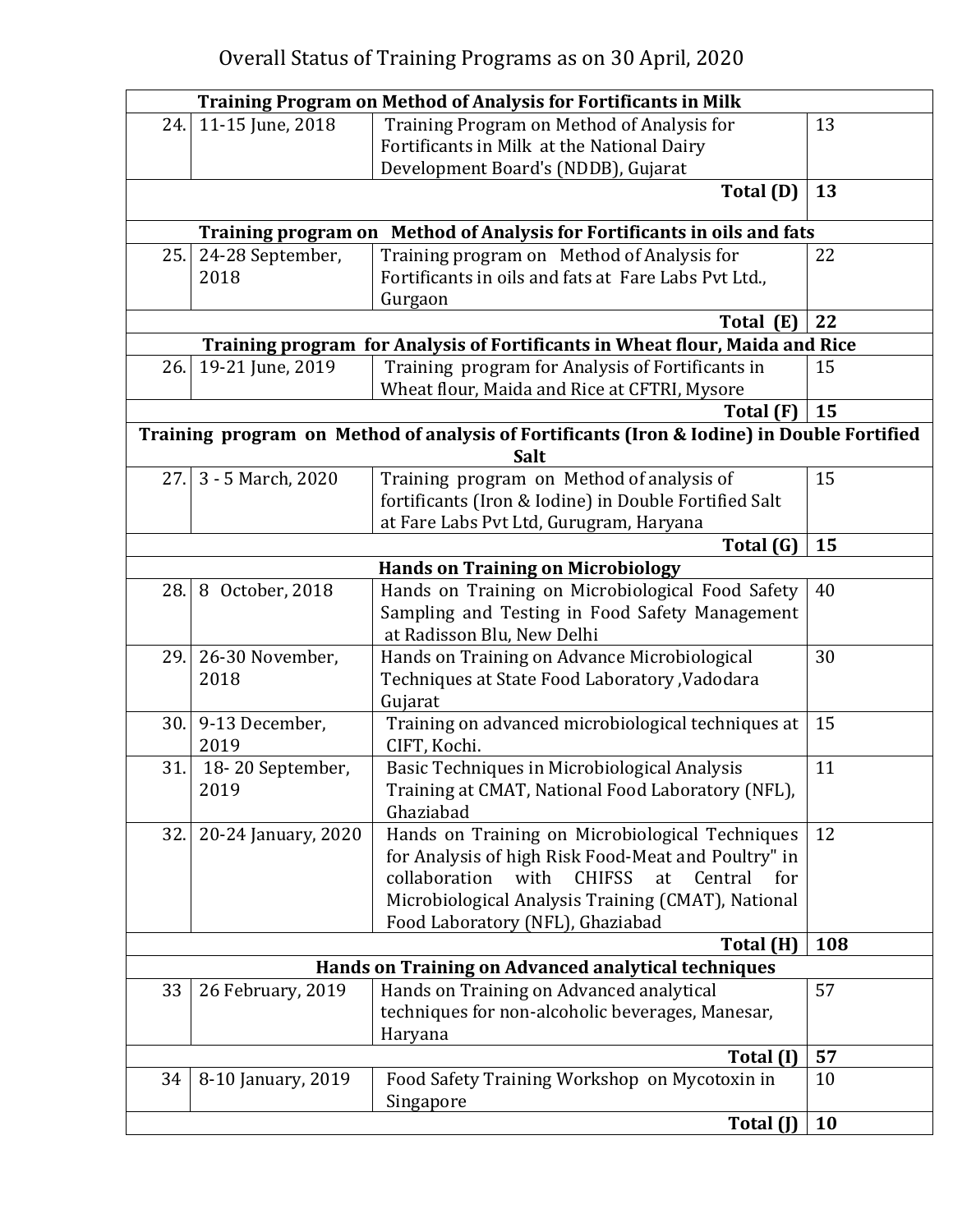|    |                    | Training program on Estimation of Formaldehyde in Fish and Fisheries Product                                                                       |    |
|----|--------------------|----------------------------------------------------------------------------------------------------------------------------------------------------|----|
| 35 | 22-25 April, 2019  | Training program on Estimation of Formaldehyde<br>in Fish and Fisheries Product at Central Institute of<br>Fisheries Technology (CIFT), Kochi      | 10 |
|    |                    | Total (K)                                                                                                                                          | 10 |
|    |                    | 2 <sup>nd</sup> Short Term Mission (STM) training program to support the Development of Risk<br><b>Assessment Procedure and Practices in India</b> |    |
| 36 | 27-31 May, 2019    | 2 <sup>nd</sup> Short Term Mission (STM) training program to                                                                                       | 32 |
|    |                    | support the Development of Risk Assessment                                                                                                         |    |
|    |                    | Procedure and Practices in India focusing on                                                                                                       |    |
|    |                    | Microbial Risk Assessment on Fish products at ICAR-                                                                                                |    |
|    |                    | Central Institute of Fisheries Technology (CIFT),                                                                                                  |    |
|    |                    | Kochi                                                                                                                                              |    |
|    |                    | Total (L)                                                                                                                                          | 32 |
|    |                    | Training on Multi Pesticide Residue Analysis in Fruits and Vegetables                                                                              |    |
| 37 | 14-18 October,     | Multi Pesticide Residue Analysis in Fruits and                                                                                                     | 10 |
|    | 2019               | Vegetables at Food Safety Solution Center (FSSC)                                                                                                   |    |
|    | $(batch-I)$        | National Food Laboratory (NFL), Ghaziabad                                                                                                          |    |
| 38 | 11th to 15th       | Multi Pesticide Residue Analysis in Fruits and                                                                                                     | 19 |
|    | November, 2019     | Vegetables" at Food Safety Solution Center (FSSC)                                                                                                  |    |
|    | (batch II)         | at National Food Laboratory (NFL), Ghaziabad                                                                                                       |    |
| 39 | 18-20 December,    | Multi-Elements (Heavy Metals) Analysis in fresh                                                                                                    | 18 |
|    | 2019               | fruits and Vegetables by using inductively Coupled                                                                                                 |    |
|    |                    | plasma Mass Spectrometry at Food Safety Solution                                                                                                   |    |
|    |                    | Center (FSSC) National Food Laboratory (NFL),                                                                                                      |    |
|    |                    | Ghaziabad                                                                                                                                          |    |
| 40 | 17 to 21 February  | Training Program on Multiresidue analysis in                                                                                                       | 12 |
|    | 2020               | cereals by using LC-MS/MS and GC-MS/MS Food                                                                                                        |    |
|    |                    | Safety Solution Center (FSSC), National Food                                                                                                       |    |
|    |                    | Laboratory (NFL), Ghaziabad                                                                                                                        |    |
|    |                    | Total (M)                                                                                                                                          | 59 |
|    |                    | Training on Method Validation of Residues and Contaminant Analysis for Export Trade                                                                |    |
| 41 | 18-21 November,    | Method Validation of Residues and Contaminant                                                                                                      | 21 |
|    | 2019               | Analysis for Export Trade held at ITC-FSAN,                                                                                                        |    |
|    |                    | Mumbai                                                                                                                                             |    |
|    |                    | Total (N)                                                                                                                                          | 21 |
| 42 | 15-19 November,    | <b>Good Food Laboratory Practices (GFLP)</b><br>Pilot Test house, EIA, Mumbai                                                                      | 33 |
|    | 2016               |                                                                                                                                                    |    |
| 43 | 15-19 May, 2017    | Appellate Lab, Delhi                                                                                                                               | 31 |
| 44 | 19-23 June, 2017   | FICCI, New Delhi                                                                                                                                   | 28 |
| 45 | 10-14 July, 2017   | FARE Labs Prvt Ltd., Gurgaon                                                                                                                       | 32 |
| 46 | 24 - 28 July, 2017 | Aliganj State Laboratory, Lucknow                                                                                                                  | 37 |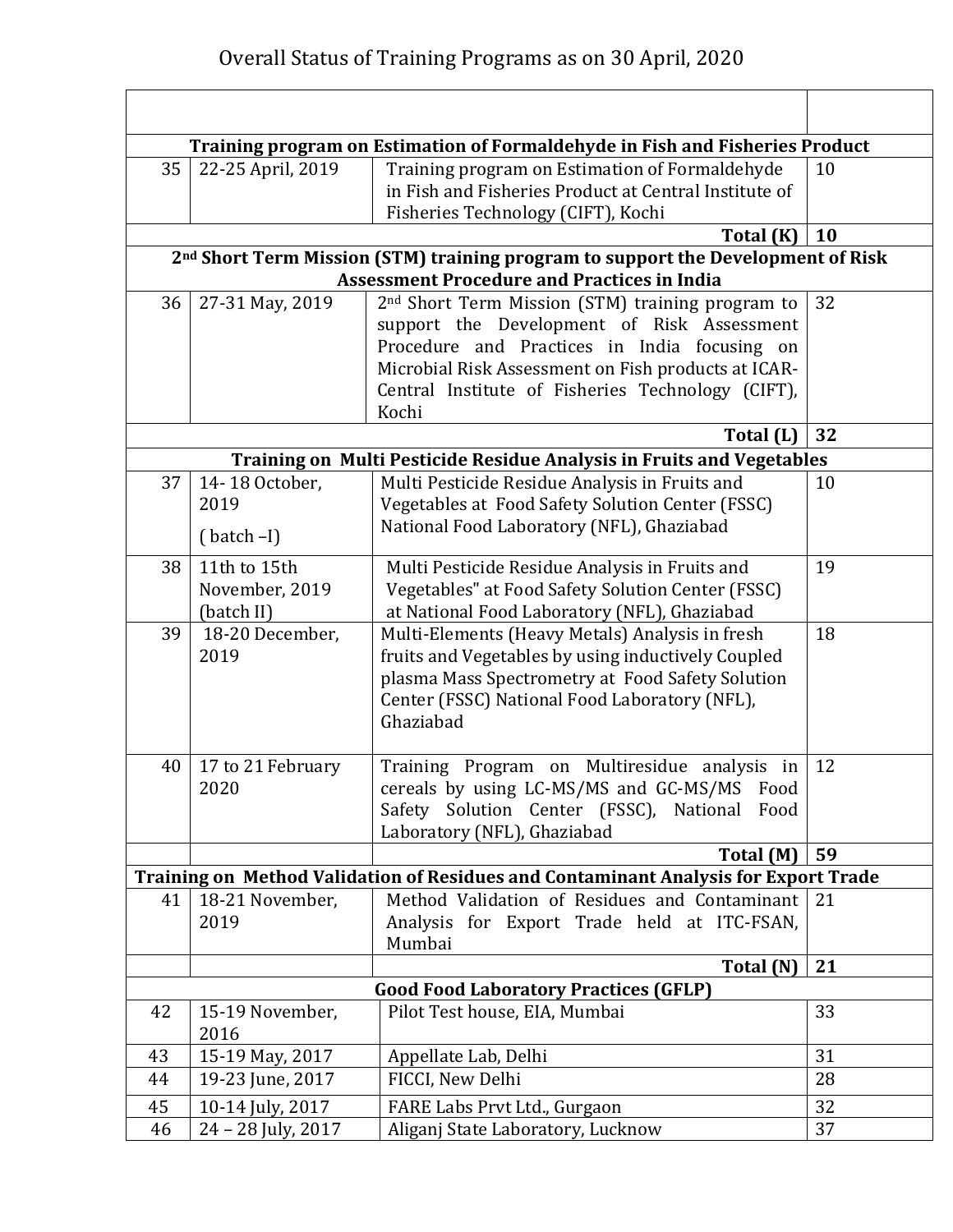## Overall Status of Training Programs as on 30 April, 2020

| 47 | 28 August-1<br>September, 2017 | ITC Life sciences and Technology Center, Bangalore                     | 35 |
|----|--------------------------------|------------------------------------------------------------------------|----|
| 48 | 3-7 October, 2017              | Composite Food Laboratory (CFL),<br>Mumbai                             | 34 |
| 49 | 24-28 October, 2017            | Vimta Labs Limited, Hyderabad                                          | 29 |
| 50 | 13-17 November,<br>2017        | Export Inspection Agency (EIA), Kolkata                                | 27 |
| 51 | 8-12 January , 2018            | National Dairy Development Board (NDDB), Anand,<br>Gujarat             | 35 |
| 52 | 12-16 March, 2018              | Defence Food Research Laboratory (DFRL, Mysore                         | 29 |
| 53 | 24-26 April, 2018              | Hubert Enviro Care System Pvt.Ltd. Chennai                             | 22 |
| 54 | 9-11 May, 2018                 | Institute of Chemical Technology, Mumbai                               | 22 |
| 55 | 29-31st May, 2018              | Central Institute of Fisheries Technology (CIFT),<br>Kochi             | 32 |
| 56 | 20-22 June, 2018               | <b>CSIR-Indian Institute of Toxicology Research</b><br>(IITR), Lucknow | 25 |
| 57 | 31 July-2 August,<br>2018      | Shriram Institute for Industrial Research, Delhi                       | 29 |
| 58 | 28-30 August, 2018             | Vimta Labs Limited, Gujarat                                            | 34 |
| 59 | 10-12 September,<br>2018       | Indian Institute of Food Processing Technology,<br>IIFPT, Thanjavur    | 32 |
| 60 | 17-19 September,<br>2018       | Indian Institute of Chemical Technology, IICT,<br>Hyderabad            | 31 |
| 61 | 24-26 September,<br>2018       | Envirocare Labs, Mumbai                                                | 29 |
| 62 | 9-11 October, 2018             | Export Inspection Council (EIA), Kochi                                 | 36 |
| 63 | 24-26 October, 2018            | National Test House, Jaipur, Rajasthan                                 | 33 |
| 64 | 26-28 December,<br>2018        | Indian Institute for Horticultural Research,<br>Bengaluru              | 18 |
| 65 | 15-17 January, 2019            | Quality Evaluation laboratory, Spices Board,<br>Mumbai                 | 31 |
| 66 | 28-30 January, 2019            | CEG Test House & Research Centre Pvt ltd, Jaipur<br>Rajasthan          | 33 |
| 67 | 6-8 February, 2019             | Oil Laboratory, Department of Technology,<br>University of Kolkata     | 40 |
| 68 | 11-13 June, 2019               | Cashew Export Promotion Council of India (CEPCI),<br>Kerala            | 31 |
| 69 | 25-27 June, 2019               | ICAR_National Research Centre on Meat<br>(NRCM), Hyderabad             | 30 |
| 70 | 16-18 July, 2019               | Food and Drugs laboratory, Vadodara, Gujarat                           | 15 |
| 71 | 29-31 July, 2019               | National Test House, Jaipur, Rajasthan                                 | 29 |
| 72 | 17-19 September,<br>2019       | National Collateral Management System                                  | 20 |
| 73 | 25-27 September,<br>2019       | CSIR-Indian Institute for Toxicology Research,<br>Lucknow              | 18 |